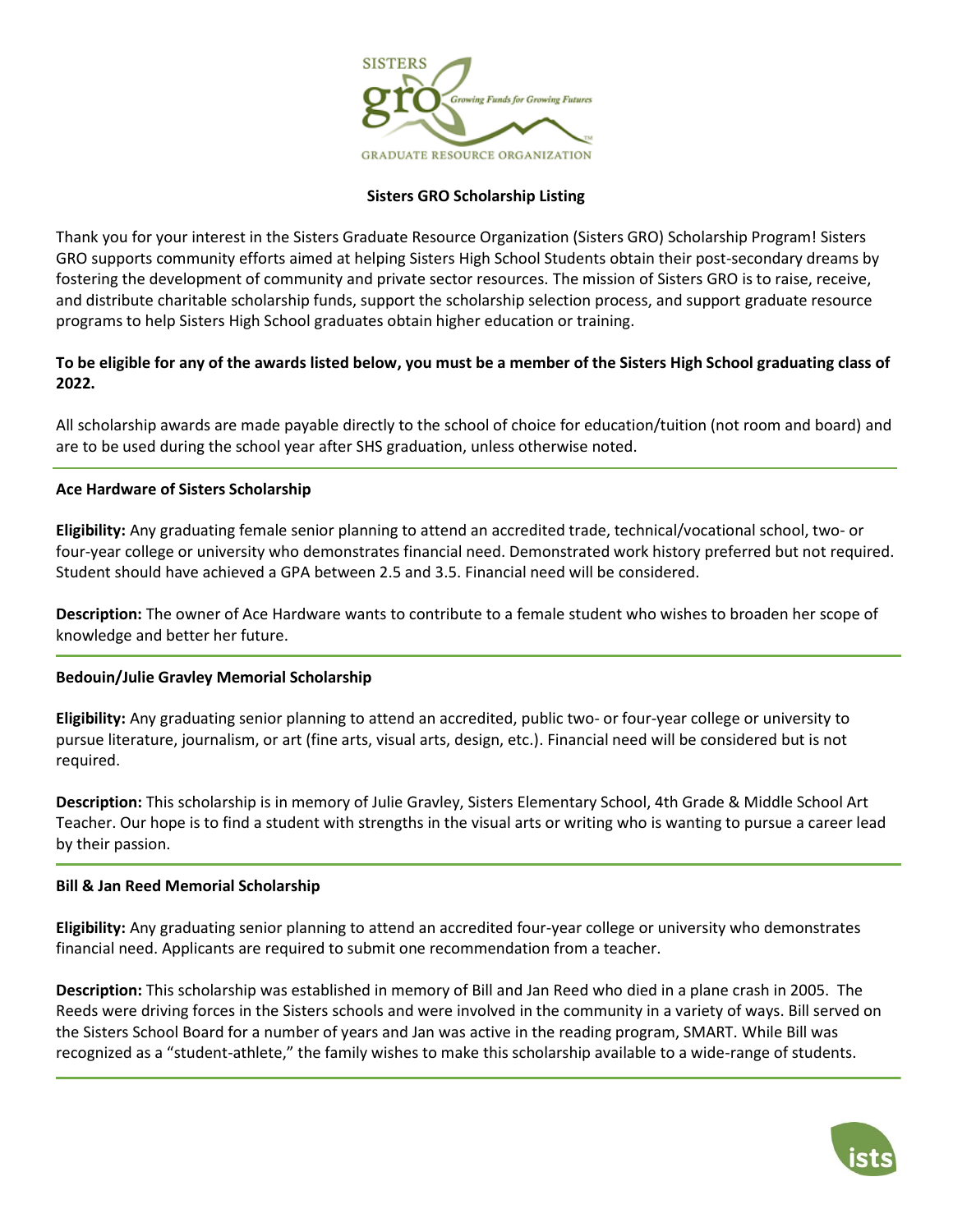## **Bi-Mart Scholarship**

**Eligibility:** Any graduating senior planning to attend an accredited trade, technical/vocational school, two- or four-year college or university who demonstrates financial need. Demonstrated work history preferred but not required. Applicants are required to submit two recommendations from teachers and/or community members.

**Description:** Bi-Mart has been part of the Northwest for over 60 years and wishes to help graduating seniors pursue their educational goals.

## **Black Butte Ranch Art Guild Scholarship**

**Eligibility:** Any graduating senior who is planning to attend an accredited trade, technical/vocational school, two- or four-year college or university to pursue a visual arts major. In addition to traditional visual arts majors (painting, drawing, photography, printmaking, sculpture, ceramics), students may study interior design, architecture, fashion design, graphic design, film making, set design, or digital imaging. Applicants are required to submit two recommendations: one from a school staff member and one from an art teacher, practitioner, or mentor familiar with the student's work. Applicants must provide an art portfolio including a minimum of four examples of the student's recent work. Applicants must also write two short essays.

**Description:** The Black Butte Ranch Art Guild would like to present one or more scholarships to Sisters High School graduates intending to enroll as a Visual Arts major in a post-high school program.

### **Bob Gould Scholarship**

**Eligibility:** Any graduating senior planning to attend an accredited trade, technical/vocational school, two- or four-year college or university who has extensive experience or interest in both equine and aviation.

**Description:** The Bob Gould Scholarship is intended for a hard-working, ambitious person who does well academically and is desirous of pursuing higher education (trade, technical, or two- or four-year institution) and who has or has had an interest both in equine and aviation.

## **Claire Kanzig Memorial Cross Country Scholarship**

**Eligibility:** Any graduating senior planning to attend an accredited trade, technical/vocational school, two- or four-year college or university who completed in at least one full season of cross country at Sisters High School.

**Description:** Claire Kanzig was a vibrant woman who, from a young age, left an impact on the Sisters community, and especially Sister's schools. Though she suffered from a debilitating autoimmune disease, her positive outlook, vibrancy, determination, and grit masked it from most people. Claire joined the cross country team, and because of her magnetic personality, drew many kids in to join her in the sport. Sisters high school cross country has as long tradition of positively impacting the lives of those involved in the sport. This scholarship will be awarded to one boy and one girl whose life has been impacted by being a member of the cross country team.

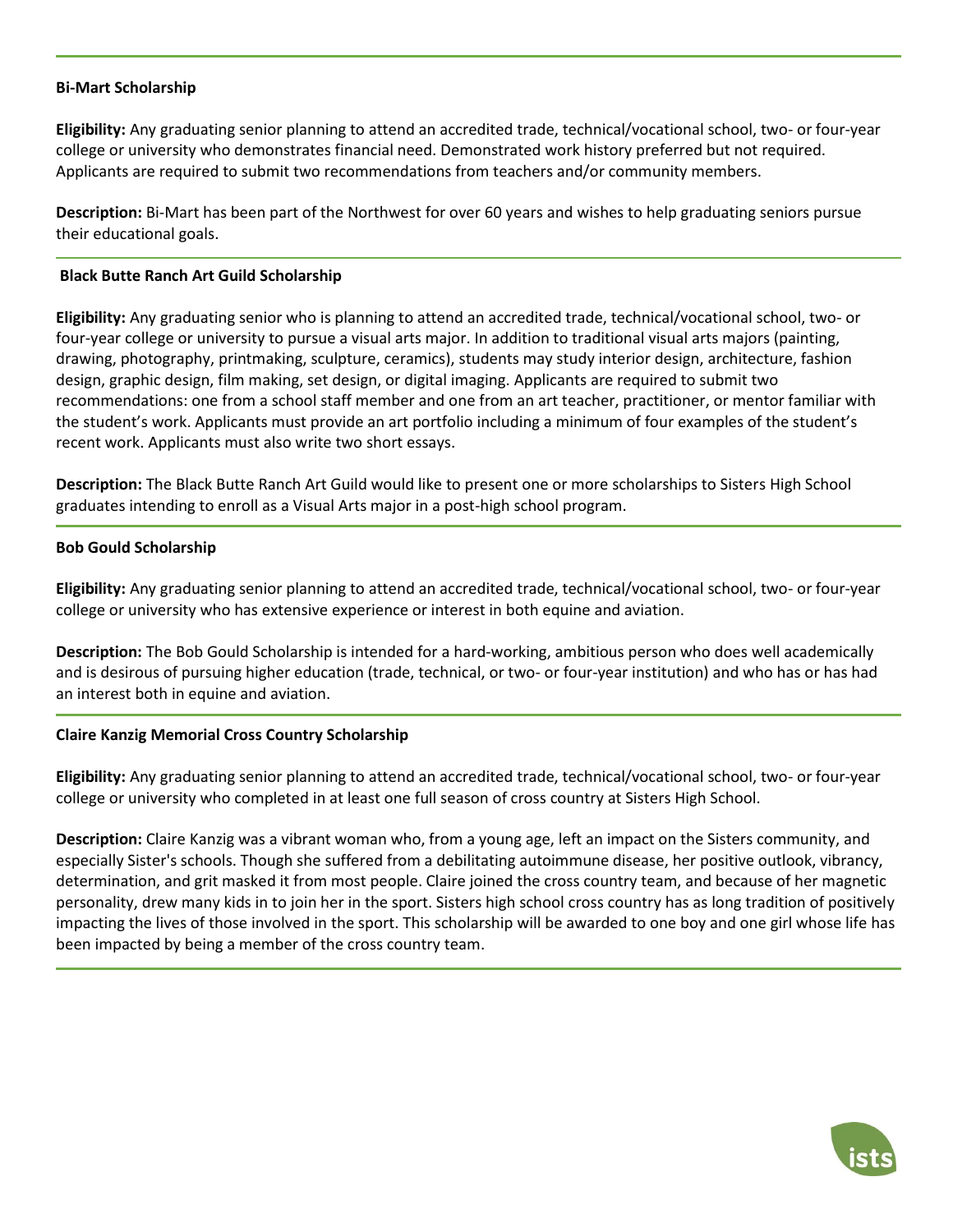## **Dentists of Sisters Scholarship**

**Eligibility:** Any graduating senior planning to attend an accredited four-year college or university who has an interest in studying Science and Math in college with the hope of pursuing a degree in the Dental or Medical field and who demonstrates financial need. A minimum 3.5 GPA is required with academic rigor in Science and Math. Applicants must also exhibit a good work ethic, self-motivation, teamwork, problem-solving, and good communication skills. Applicants are required to submit one recommendation from a teacher, coach, or community member.

### **Dominic Fouts Scholar-Athlete Award**

**Eligibility:** Any graduating senior planning to attend an accredited college or university full-time in pursuit of a bachelor's degree. (Applicants may attend a community college and transfer to complete their bachelor's degrees.) Applicants must have maintained a minimum 3.5 GPA. Athletes must have a high level of accomplishment in one or more sports: for example, earning league, conference or state honors. Applicants are required to submit two recommendations: one from a teacher or school administrator and one from a coach.

NOTE: Recipients of a Ford or "full-ride" scholarship will not be eligible to receive this scholarship. "Full-ride" means a scholarship amounting to 100% of tuition at the selected institution. Examples include, but are not limited to, the Ford Scholarship or an institution that forgives 100% of tuition.

**Description:** This scholarship is awarded to two students, a male and female; \$2,500 each. Scholarships will be awarded to SHS graduating seniors who have achieved a high level of both academic and athletic accomplishment.

### **Dream Cleanz Business/Leadership Award**

**Eligibility:** Any graduating senior planning to attend an accredited trade, technical/vocational school, two- or four-year college or university who has maintained a minimum 2.5 GPA. Preference will be given to students pursuing degrees in Business. Financial need will be considered but is not required. The committee will interview the top three candidates.

**Description:** The Dream Cleanz Business/Leadership Scholarship is focused on the character qualities inherent in healthy and thriving corporations, businesses, and/or leadership positions in the community. We are a company that puts people over profits and would love to assist young people in pursuit of that philosophy. We are not limiting it to the pursuit of a business degree but preference will be given to such an applicant.

## **Elizabeth Danforth/P.E.O. Chapter FS Scholarship**

**Eligibility:** A **female** graduating senior planning to attend an accredited trade, technical/vocational school, two- or fouryear college or university **in Oregon** who demonstrates financial need. Applicants are required to submit one recommendation. Possible interview by a panel of members of the P.E.O. Sisters Chapter FS. *This scholarship will be paid at the beginning of the recipient's sophomore year. The scholar must provide a copy of her transcript from the previous year showing a 2.5 or better GPA.*

**Description:** P.E.O. is a philanthropic educational organization dedicated to helping women increase their opportunities through higher education. While they value scholastic accomplishments, strength of purpose and financial need are high priorities for the organization.

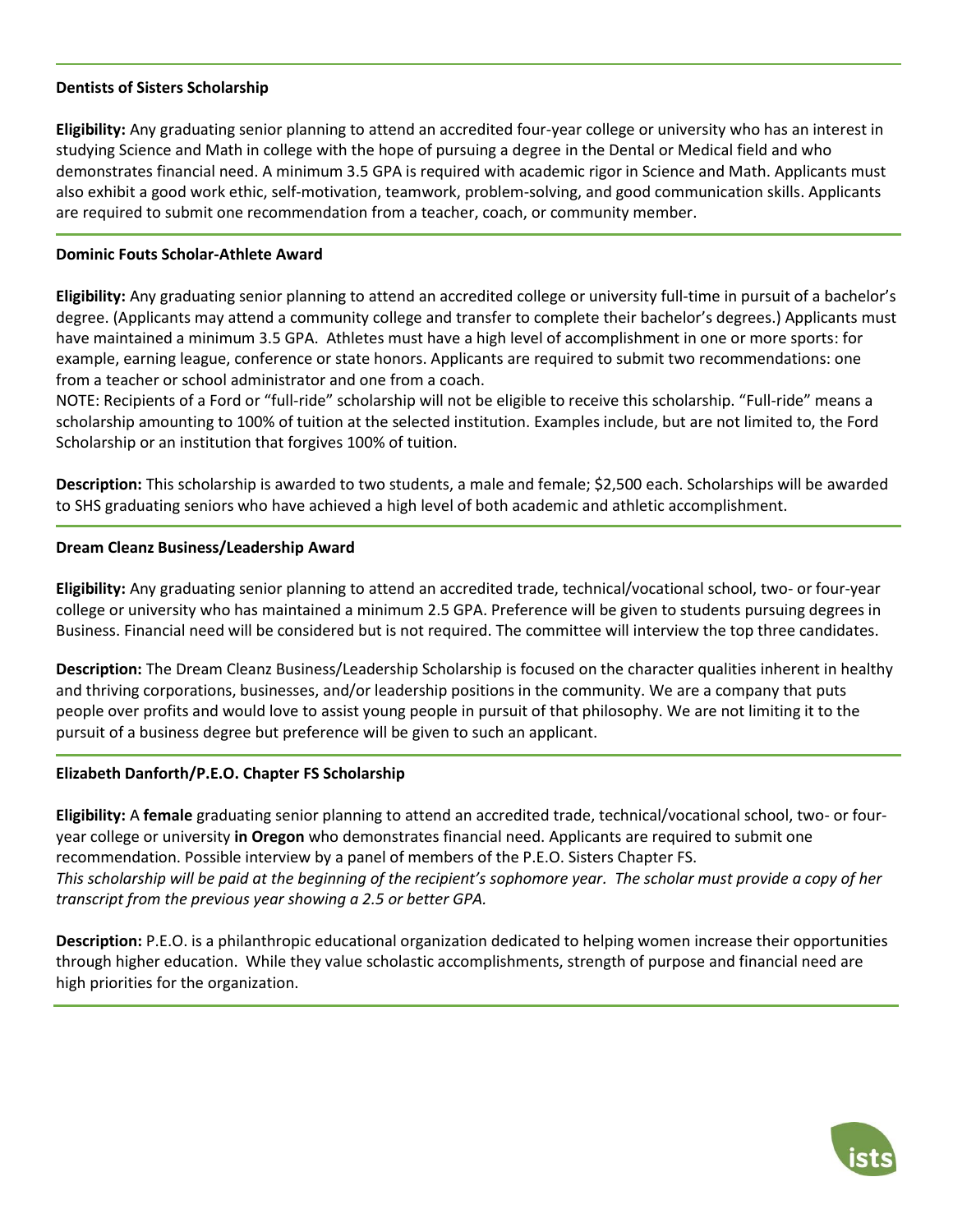## **Enterprising Spirit Scholarship**

**Eligibility:** Any graduating senior planning to attend an accredited trade, technical/vocational school, two- or four-year college or university who has maintained a 2.5 GPA and who demonstrates financial need. Applicants must demonstrate at least two (2) consecutive summers of work history. Applicants are required to submit a recommendation from an employer.

**Description:** To honor two Sisters High School students who have displayed character through initiative, imagination, and work ethic. Students who understand the importance of perseverance and hard work.

## **Entrepreneurs in Action – Racial Equity Scholarship**

**Eligibility:** Any graduating senior planning to attend a four-year college or university who has maintained a 3.25 GPA, and who demonstrates community involvement. Applicants must be pursuing a bachelor's degree with intentions of starting a business or participating in a start-up. Applicants are required to submit two recommendations. Priority will be given to minority students, with additional preference to majors that are intentionally entrepreneurial and/or socially conscious.

**Description:** As a firm that provides architecture and urban planning services, BUILD LLC has an opportunity to shape our physical environment and influence communities throughout the Northwest. We strive to make places that are accessible for all, and to do so in a socially- and racially-just manner. The focus of this scholarship is to support entrepreneurial students who focus on impactful change in their communities. As we continue to navigate the most powerful social movement our country has experienced in many years, this scholarship recognizes the important work so many have undertaken in support of equity and inclusion.

#### **Frank Dale Memorial Scholarship**

**Eligibility:** Any graduating senior planning to attend an accredited two-year college or university who demonstrates financial need. Preference will be given to students attending a community college.

**Description:** This scholarship is offered in the memory of Sisters High student Frank Dale. It is intended to assist a current Sisters High School student seeking to further their formal education beyond high school. The selection process will give preference to applicants based on need with special consideration for those planning to attend a community college during their first year. Frank Dale died in a snowboarding accident in December 1999. He was 17 years old and finishing his senior year. At the time of his accident, he was taking classes at COCC and exploring opportunities for music and art schools. His passions were snowboarding, fishing, backpacking, and traveling. Frank had a gift for making people laugh, and he loved his family, friends, and teachers at SHS.

## **George Shackelford Memorial Scholarship**

**Eligibility:** Any graduating senior planning to attend an accredited trade, technical/vocational school, two- or four-year college or university who participated in the Outlaw Football program. Special consideration will be given to players that will be playing football in a college program and to players in the linemen positions.

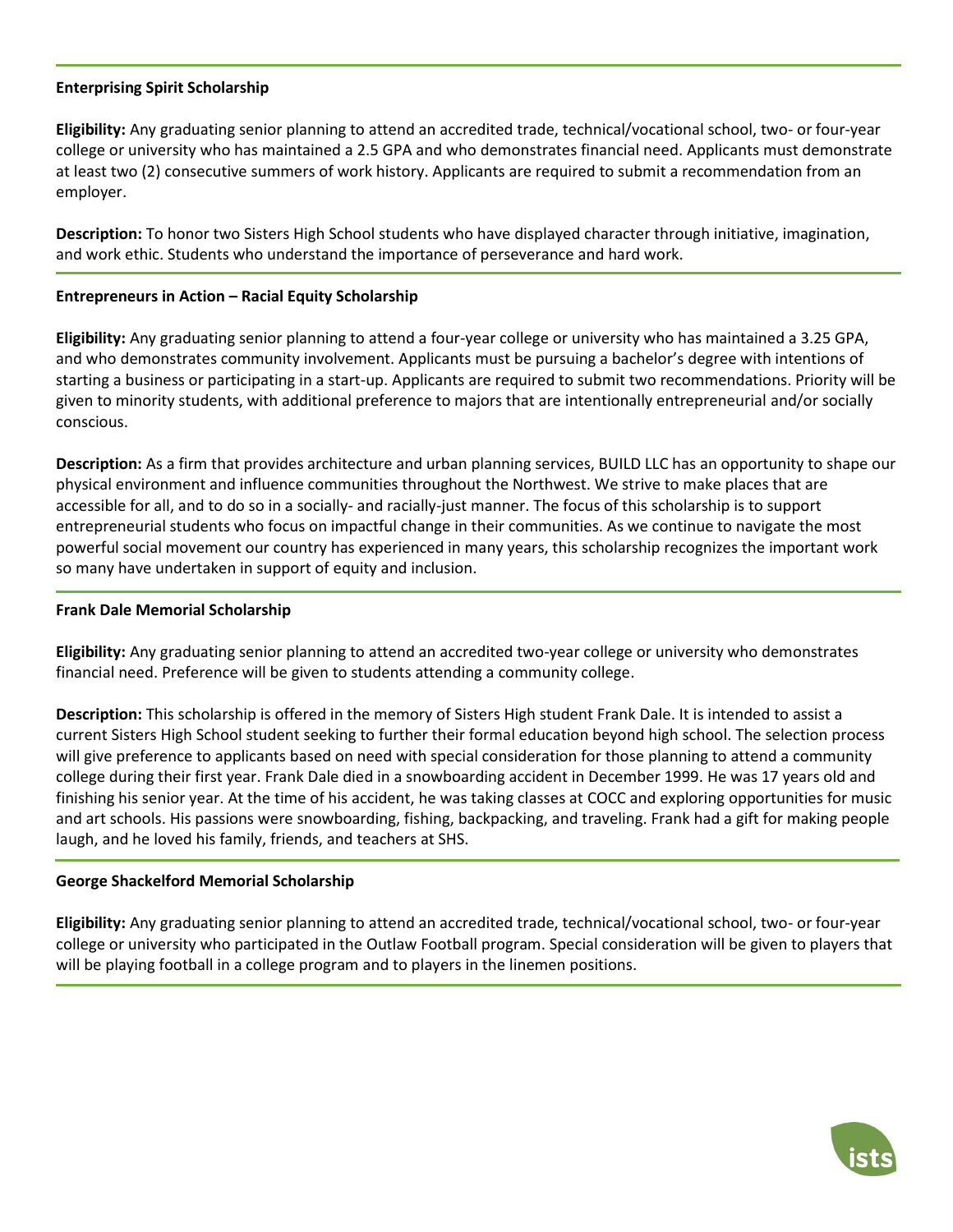# **Green Ridge Physical Therapy Health & Wellness Scholarship**

**Eligibility:** Any graduating senior planning to attend an accredited two- or four-year college or university pursuing a human health and wellness degree who has maintained a minimum 3.0 GPA. Applicants are required to submit one recommendation.

## **Hardtails Business Entrepreneurship Scholarship**

**Eligibility:** Any graduating senior planning to attend an accredited trade, technical/vocational school, two- or four-year college or university who has maintained a minimum 2.75 GPA and demonstrates financial need. Applicants are required to submit two recommendations from teachers and/or coaches.

**Donor Bio:** Our work history has included several start-up business opportunities, including our current venture, Hardtails Bar and Grill. We would have preferred greatly to have had the opportunity to receive a Business Entrepreneurs Education rather than having to learn "on the fly." We want to support the next generation of SHS young men and women who have the dream of starting their own business. This scholarship would be the springboard for their professional education journey.

## **Jeremy Moyer Memorial Wrestler Scholarship**

**Eligibility:** Any graduating senior planning to attend an accredited trade, technical/vocational school, two- or four-year college or university who has competed in SHS Wrestling as a senior.

**Description:** This scholarship is to honor the memory of Jeremy Moyer, who was an outstanding Sisters High School athlete and wrestling champion. He was committed to the Sisters' community and went out of his way to give back, both as a coach and a mentor. The donors wish to support students who display the attributes of a true athlete and team player in their future academic endeavors.

## **Jim Anderson Scholarship**

**Eligibility:** Any graduating senior planning to attend an accredited trade, technical/vocational school, two- or four-year college who has maintained a 3.0 GPA, demonstrates financial need, and will be pursuing a degree in Environmental Science, Biology, Earth Science, or a related major. Applicants are required to submit one recommendation, from a teacher or community member.

**Description:** This scholarship honors Sisters naturalist Jim Anderson for his many years working to educate and inspire our community to appreciate the natural environment surrounding us.

## **Jim Gentry Memorial Scholarship**

**Eligibility:** Any graduating senior planning to attend an accredited two- or four-year college or university who is heavily involved in high school and community activities. This scholarship will require an interview during the application review process.

**Description:** This scholarship was created in the memory of Chaplain Jim Gentry, who served as the Chaplain to the Sisters-Camp Sherman Fire Department.

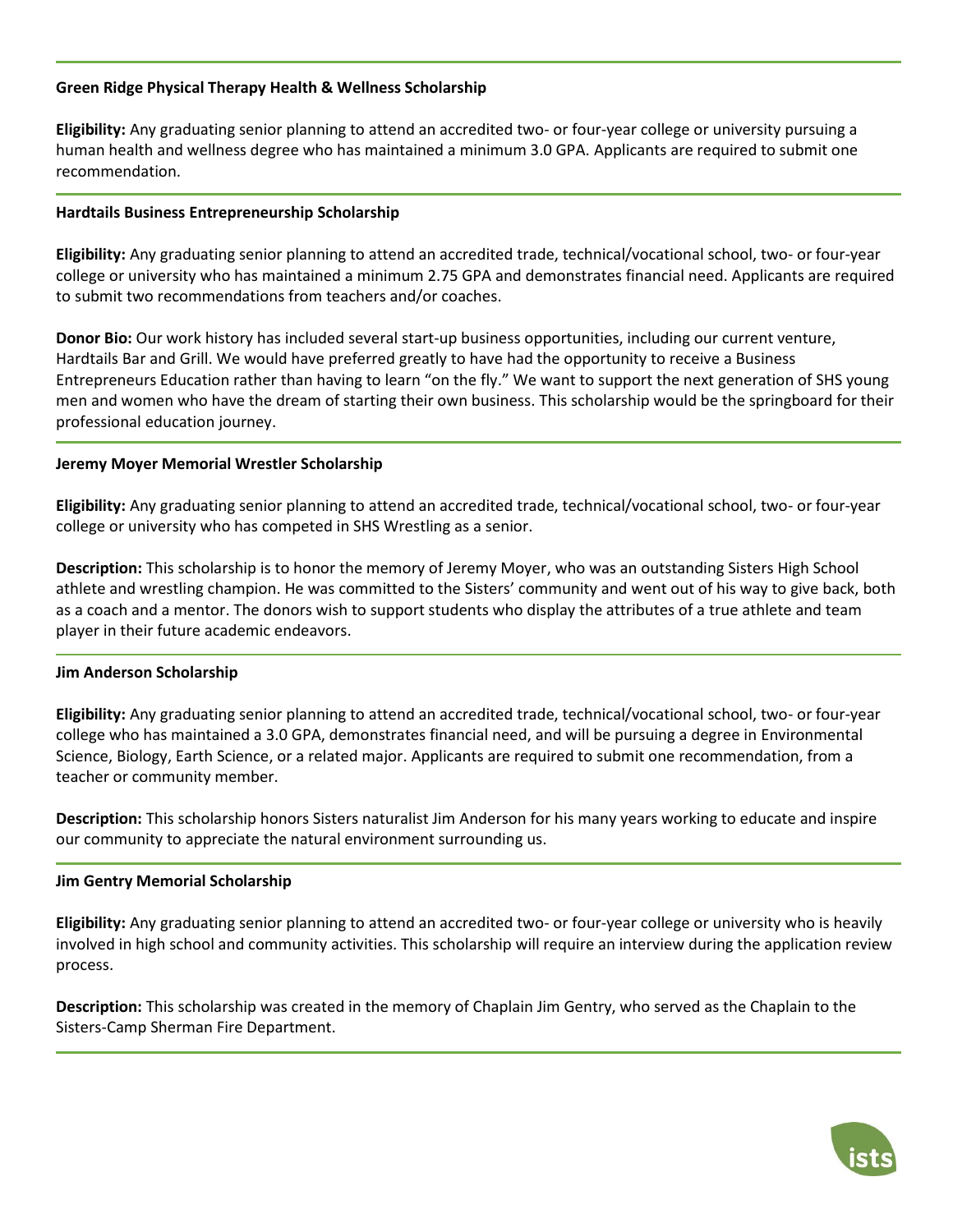## **Karen Hensley Service Scholarship**

**Eligibility:** Any graduating senior planning to attend an accredited trade, technical/vocational school, two- or four-year college or university who is heavily involved in community service and volunteer activities.

**Description:** This scholarship is intended to recognize a student who has a passion for giving back to the community and helping others like the person for whom this scholarship is named.

### **KLM Scholarship**

**Eligibility:** Any graduating senior planning to attend an accredited trade, technical/vocational school, or two-year college who demonstrates financial need. Applicants are required to submit one recommendation from a teacher.

**Description:** As retired educators who value post-high school education or training, these donors had the good fortune to financially support and mentor an individual who had lacked resources for continued education. This couple feels that their efforts positively helped to change a life. Their lives were also enriched through the process compelling them to offer this annual scholarship opportunity to deserving graduates.

### **Laird Superfood Health, Mind and Body Wellness Scholarship**

**Eligibility:** Any graduating senior planning to attend an accredited trade, technical/vocational school, two- or four-year college or university pursuing a program in health and wellness. Applicants must have maintained a minimum 3.0 GPA and must demonstrate financial need. Applicants are required to submit two recommendations from teachers and/or community members.

### **Lauren A. Shultz-Berray Memorial Scholarship**

**Eligibility:** Any graduating senior planning to attend a two- or four-year college pursuing a degree in education, social work, or child development, has a minimum 2.5 GPA, and demonstrates community involvement.

**Description:** Lauren was a friend who was taken from this world way too soon. It is the hope that this scholarship inspires those who receive it to be kind, selfless, and live life to fullest, which are all things Lauren did.

#### **Les and Lori Cooper Scholarship Fund**

**Eligibility:** Any graduating senior planning to attend an accredited trade, technical/vocational school, two- or four-year college or university who has maintained GPA between 2.0 and 3.5 and who demonstrates financial need.

**Description:** The Les and Lori Cooper Scholarship Fund is for graduates of Sisters High School or residents of Sisters to pursue post-secondary education to students with financial need and who might be overlooked for other financial assistance.

## **Metabolic Maintenance Health and Wellness Scholarship**

**Eligibility:** Any graduating senior planning to attend an accredited trade, technical/vocational school, two- or four-year college or university pursuing a program in health and wellness. Applicants must have maintained a minimum 3.0 GPA and must demonstrate financial need.

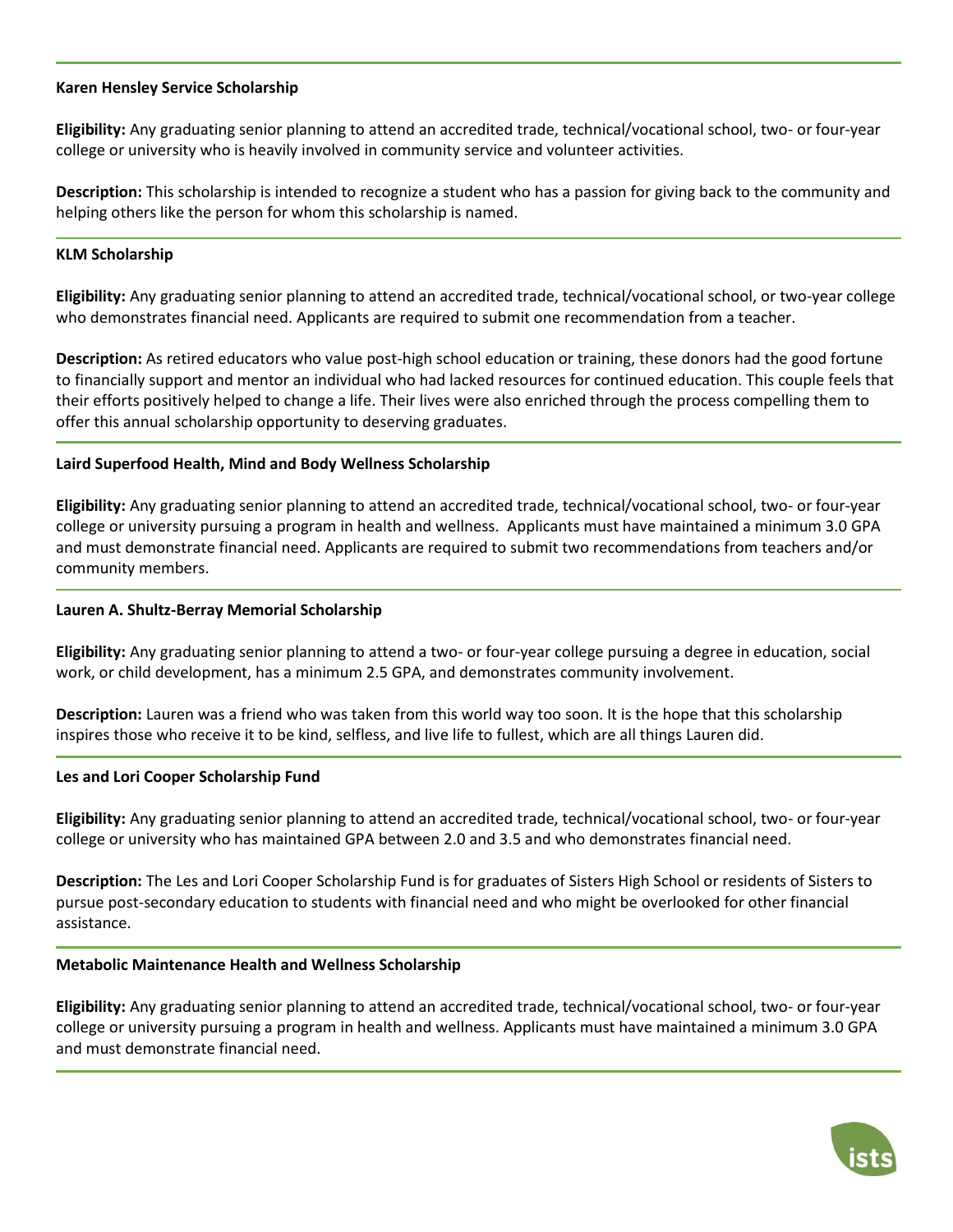## **Michael B. Ilg Character Scholarship**

**Eligibility: Nomination required.** SHS staff will notify students who are eligible to apply for this scholarship. A graduating senior planning to attend an accredited two- or four-year college or university who has been nominated by a faculty member. Nominees must have maintained a minimum 2.5 GPA and must display character at a core level.

**Donor Bio:** This donor is reaping the rewards of hard work and personal initiative and, through this scholarship, intends to give back to the community by offering financial assistance, encouragement, and recognition to SHS students who, like himself, overcame early-life challenges on the road to success.

# **Monarch Scholarship**

**Eligibility:** Any graduating senior planning to attend an accredited school of cosmetology (Science & Care of Skin, Hair and Nails) who wishes to obtain a license in cosmetology. Applicants are required to submit one recommendation. Finalists may be interviewed during the application review process.

## **The Myers Family Scholarship**

**Eligibility:** Any graduating senior planning to attend an accredited, public two- or four-year college or university within Oregon or another state in the Western Undergraduate Exchange who has maintained a minimum 2.8 GPA. Financial need will be considered but is not required. (States in the Western Undergraduate Exchange include Alaska, Arizona, California, Colorado, Hawaii, Idaho, Montana, Nevada, New Mexico, North Dakota, Oregon, South Dakota, Utah, Washington and Wyoming.)

**Description:** The Myers Family Scholarship is for a student attending an Oregon public university or a university under the Western Undergraduate Exchange program.

# **Nugget Newspaper – Student of the Year Scholarship**

**Eligibility:** Any graduating senior planning to attend an accredited trade, technical/vocational school, two- or four-year college or university who has been identified by Sisters High School teachers and counselors as Student of the Year. To qualify, seniors must have been recognized as a Student of the Month, selected based on leadership and integrity, respect, extra-curricular activities and community involvement, as well as academic performance.

**Description:** The Nugget Scholarship is partially funded through the advertising dollars of local merchants in support of the Student of the Month.

# **O.S.E.A. – Carlos Valdez Scholarship**

**Eligibility:** Any graduating senior planning to attend an accredited trade, technical/vocational school, two- or four-year college or university whose parent/guardian is a dues paying classified employee O.S.E.A. member in Sisters School District.

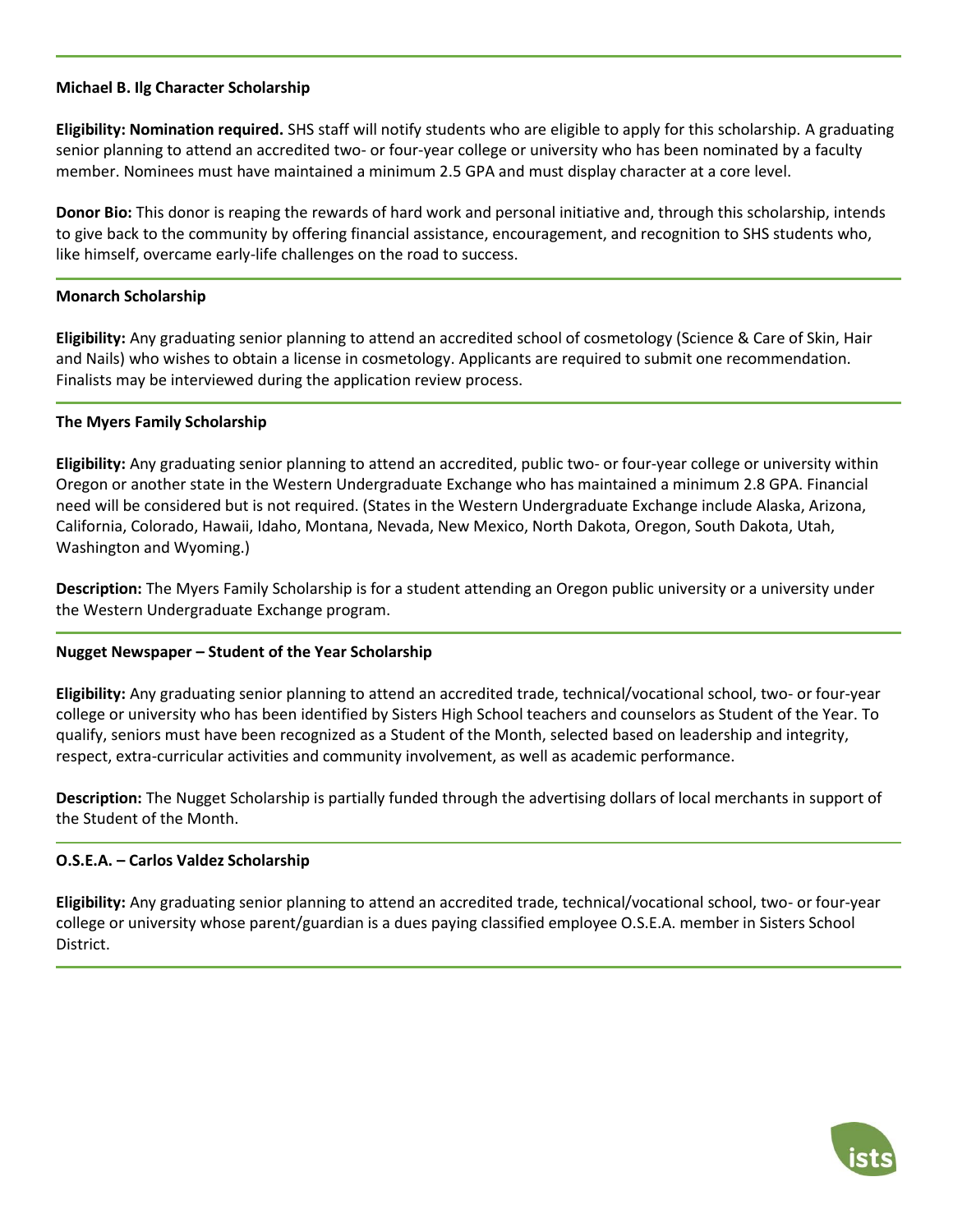# **Outlaw Booster Club Spirit Scholarship**

**Eligibility:** Any graduating senior planning to attend an accredited trade, technical/vocational school, two- or four-year college or university. Applicants are required to submit two recommendations, including one each of any of the following categories: teacher, coach, school faculty member, employer, clergy, or community member.

# *One female and one male student will be awarded.*

**Description:** The Outlaw Booster Club Spirit Scholarship is designed to applaud those college-bound seniors who have made, and are continuing to make, a positive influence in the Sisters School District among their fellow students and in the Sisters community. The OBC Spirit Scholarship is designed to inspire others to determine how they may contribute to the betterment of their school and the Sisters community by "getting involved."

## **Outlaw Health Professional Scholarship**

**Eligibility:** Any graduating senior planning to attend an accredited two- or four-year college or university to pursue a career in Health Sciences who has maintained a minimum 3.5 GPA. Applicants are required to submit two recommendations, from either a teacher, coach, community member, or employer.

**Description:** This scholarship has been established by the Outlaw Health Professionals in Sisters in order to support students who wish to pursue a career in health sciences and to help make that calling a reality.

# **Outlaw STEM Scholarship**

**Eligibility:** Any graduating senior planning to attend an accredited two- or four-year college or university with an academic emphasis on STEM (Science, Technology, Engineering or Math) who has maintained a minimum 3.0 GPA. Applicants are required to submit two recommendations, from either a teacher, coach, or employer.

**Description:** The Intel Retirees of Sisters started this scholarship in 2017, going forward they are expanding the scholarship to include all technology partners. This Outlaw STEM scholarship will be provided to Sisters High School students who are interested in finding a career path that includes science, technology, engineering or math. The most important aspect of this scholarship is the applicant's demonstrated passion and involvement in their community and school through academics, athletics, employment, and/or extracurricular activities.

## **P.E.O. GH Scholarship**

**Eligibility:** Any **female** graduating senior planning to attend an accredited four-year college or university **in Oregon** who has maintained a minimum 2.5 GPA during their freshman year of college. Applicants are required to submit one recommendation. The P.E.O. Scholarship Selection Committee will interview completed applicants during the application review process.

*This scholarship will be paid at the beginning of the recipient's sophomore year. The scholar must provide a copy of their transcript from the previous year showing a 2.5 or better GPA.*

**Description:** The purpose of this scholarship is to help women increase their opportunities through higher education. P.E.O. is a philanthropic and educational organization that values high scholastic accomplishments.

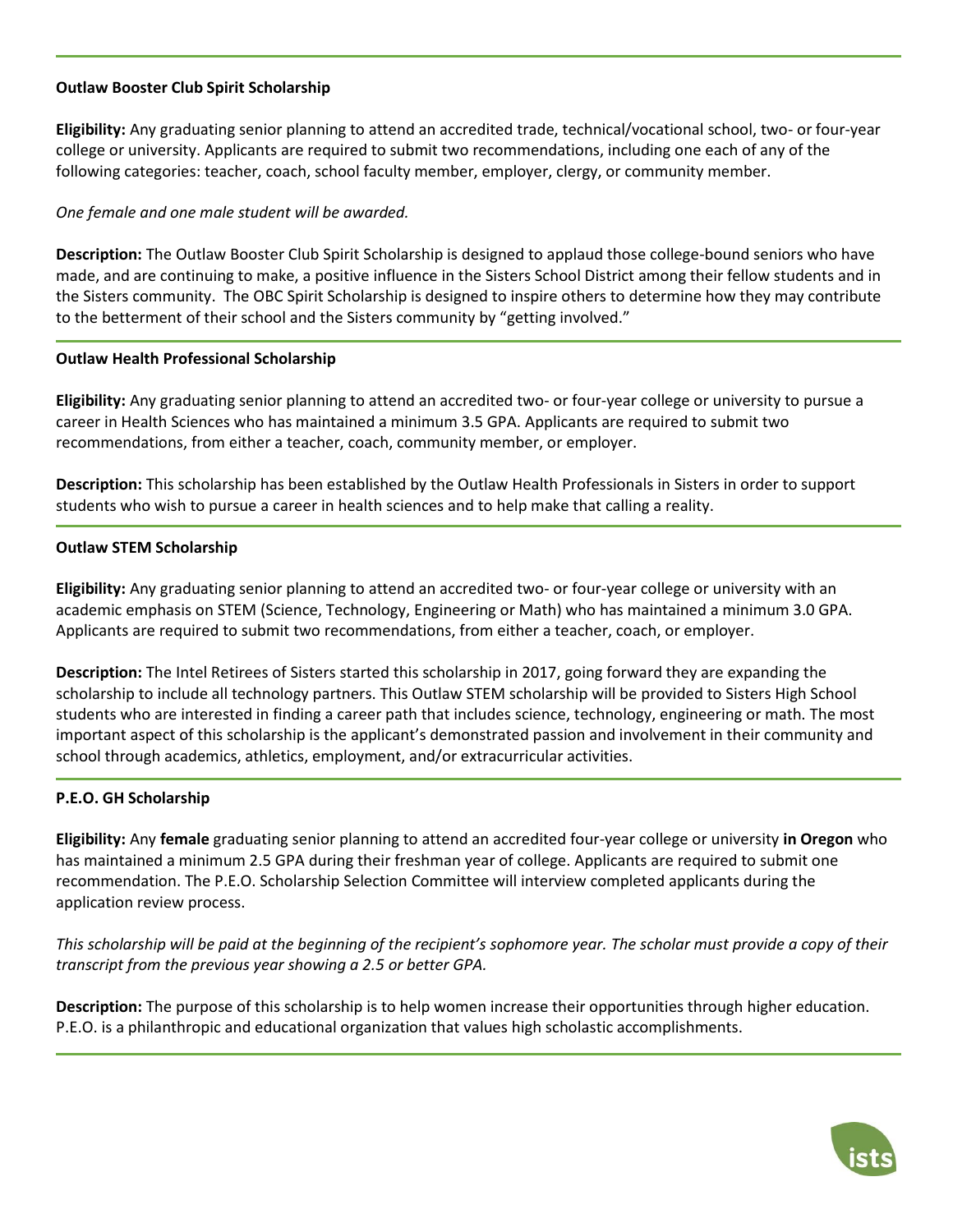# **Ponderosa Heating and Cooling Scholarship**

**Eligibility:** Any graduating senior who will be attending Oregon State University, Corvallis or Oregon State University, Cascades. Preference will be given to those planning to pursue engineering or business; however, this is not a requirement. Applicants must have maintained a minimum 3.0 GPA and must demonstrate financial need. Applicants are required to submit recommendations from two of the following: a teacher, a community member, or an employer.

**Description:** Kory MacGregor, owner of Ponderosa Heating & Cooling, came from a working-class family that was unable to offer financial support for his college. Kory worked through college and learned first-hand the sacrifice it takes to obtain higher education. Through hard work and dedication, he is financially in a position to offer an Oregon State University scholarship to a SHS graduate. The award is for \$1,000 with probable renewals (\$1,000 per year) during sophomore, junior and senior years at OSU, subject to donor funding availability.

# **Republic Services Scholarship**

**Eligibility:** Any graduating senior planning to attend an accredited trade, technical/vocational school, two- or four-year college or university who has maintained a minimum 3.0 GPA and demonstrates financial need. Applicants are required to submit two recommendations, at least one of which must be from a teacher. *This scholarship may be awarded on merit alone without regard to financial need at the sole discretion of the selection committee.*

*The children of employees, employees, owners, or relatives of owners of Republic Services, High Country Disposal, or Bend Garbage and Recycling are not eligible for this scholarship.*

# **Ruth Golden Ingham Scholarship**

**Eligibility:** Any graduating senior planning to attend an accredited trade, technical/vocational school, two- or four-year college or university pursuing an education in art and design who has maintained a minimum 2.5 GPA. Applicants must demonstrate financial need. Applicants are required to submit two recommendations, from an employer, community member, clergy, or teacher.

**Description:** This scholarship is to honor the legacy of our inspirational and generous mother, who wanted art in all its many forms to be part of everyone's life, and to encourage a student's furthering education in the arts. These areas may include studio, apparel, visual, design, architecture, performing and other genres which are part of a broader education experience. It is targeted at an individual who has completed two or more semesters of art and/or has been involved in arts in the community.

## **Shibui/MacKintosh Scholarship**

**Eligibility:** Any graduating senior planning to attend an accredited trade, technical/vocational school, two- or four-year college or university who has maintained a minimum 2.5 GPA and demonstrates financial need. Preference may be given to applicants pursuing health field-related studies. Applicants are required to submit two recommendations, one from an employer and one from a teacher/counselor, highlighting the student's interest(s) and enthusiasm. Finalists may be interviewed during the application review process.

**Description:** The Shibui Spa is providing scholarships to Sisters High School students who are interested in finding a career path that may or may not include a four-year degree. The most important aspect of this scholarship is the applicant's demonstrated passion and involvement in their community and school through academics, athletics, leadership, employment, and/or extracurricular activities.

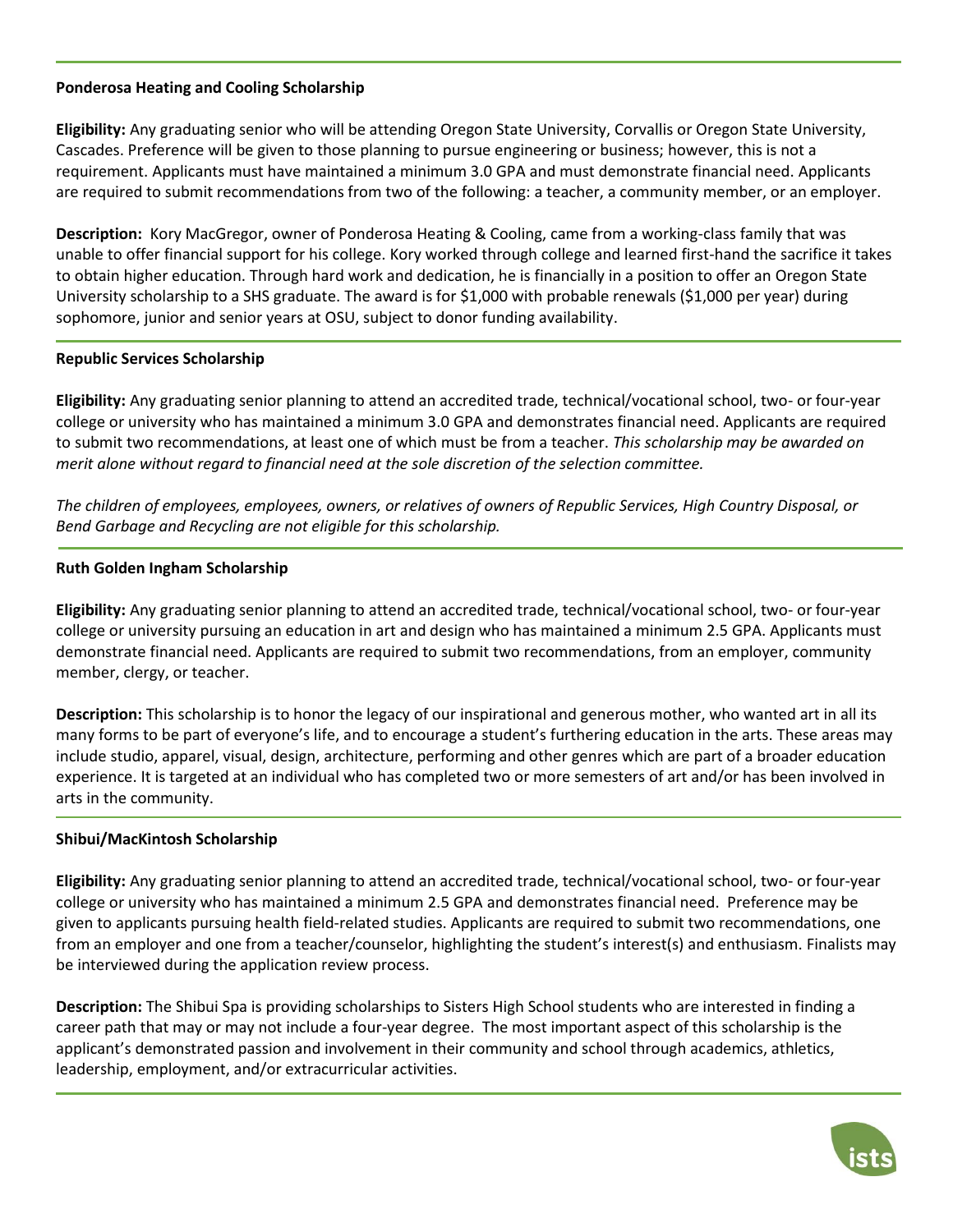## **Shirley J. von Kalinowski Scholarship**

**Eligibility:** Any graduating senior planning to attend an accredited non-religious\* trade, technical/vocational school, two- or four-year college or university who has maintained a minimum 3.0 GPA and demonstrates financial need. Applicants are required to submit two recommendations from any two of the following: a teacher, a coach, an employer, or a community member.

*\*The recipient of this award must attend a non-religious (secular) institution of higher learning only. Any educational institution which is controlled by a religious organization will not qualify to receive these scholarship funds.*

**Description:** Shirley von Kalinowski grew up during the Great Depression. She witnessed firsthand how the lack of financial support altered her and her sister's opportunities to attend college. After Shirley's own children were grown, she successfully returned to college and completed her education. Now, more than 70 years later, she wants to help Sisters High School graduates fulfil their own post-high school education goals.

Shirley feels that the greatest challenge in continuing one's education after high school is not being accepted into an educational institution but being able to pay for it. This scholarship aims to help fund those that are determined to pursue a high level of education yet without outside funding it may not be possible. The goal is to support ambitious students who have a critical financial need in order to pursue a college education.

## **SHS Leadership by Example Scholarship**

**Eligibility:** All students are automatically eligible.

**Description:** The best leaders lead by example. Our SHS award recognizes students who lead by example in their extracurricular activities at school and the Sisters community. They demonstrate their leadership by working hard, being kind to others, and making everyone around them better.

## **Sisters Chamber of Commerce Business Scholarship**

**Eligibility:** Any graduating senior planning to study business or marketing at an accredited trade, technical/vocational school, two- or four-year college or university.

## **Sisters Coffee Company Scholarship**

**Eligibility:** Any graduating senior planning to attend an accredited trade, technical/vocational school, two- or four-year college or university with entrepreneurial/start-up business aspirations. Applicants are required to submit one recommendation from any non-family member of the community or school.

**Description:** This scholarship is meant for students with entrepreneurial aspirations who want to design, launch and run a new venture.

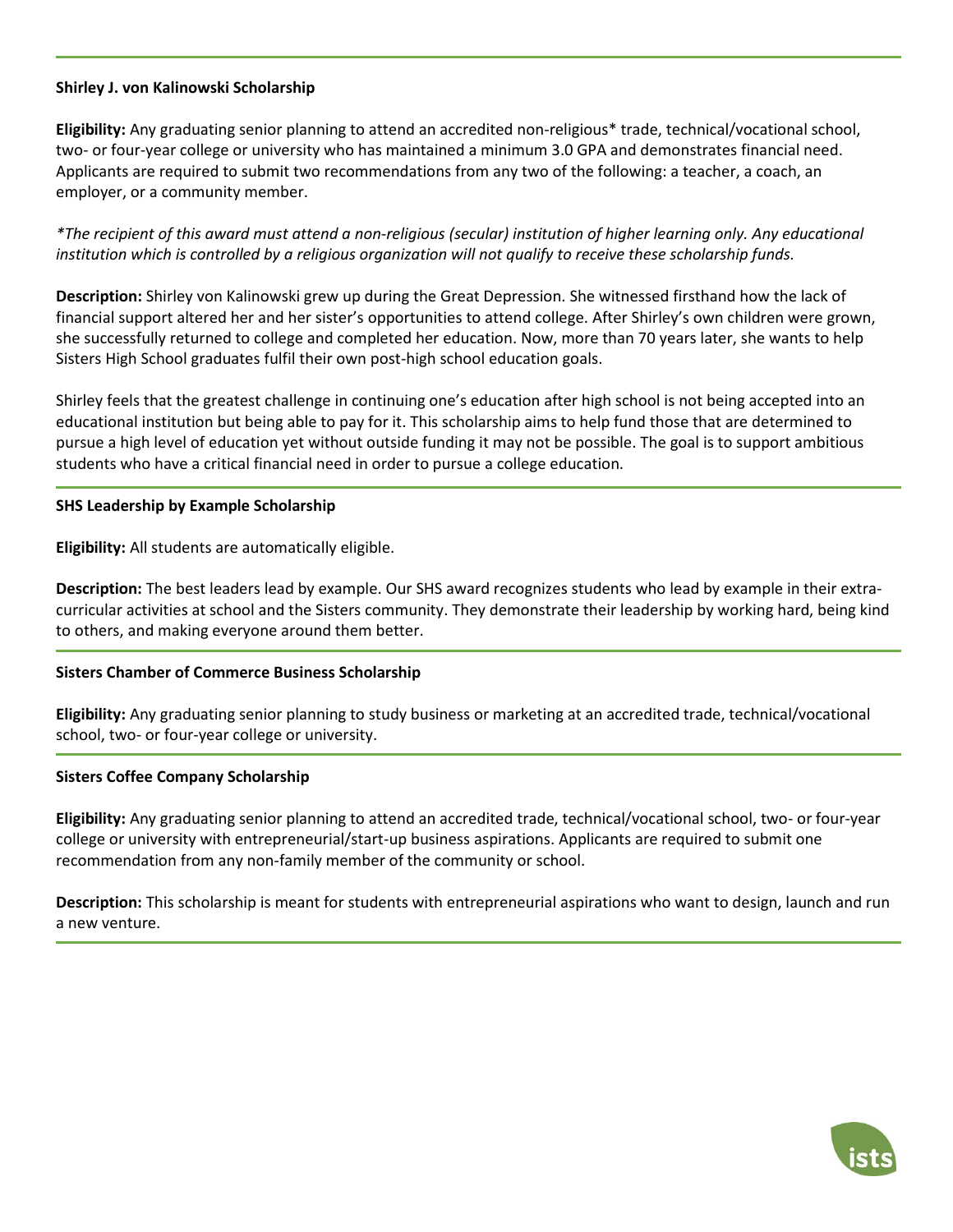# **Sisters Community Church Scholarship**

**Eligibility:** Any graduating senior planning to attend an accredited Evangelical Christian educational institution who has maintained a minimum 3.0 GPA. Applicants are required to submit two recommendations, one from a teacher/coach and one from the leader/pastor of a Christian religious organization.

**Description:** This scholarship is being offered by the Men's Ministry of the Sisters Community Church for the purpose of encouraging Christian graduates of SHS to attend a faith-based college or university of their choice where the curriculum is based on the premise of the Bible as truth and taught by professors who believe in God as their personal savior.

# **Sisters Country Realtors Scholarship**

**Eligibility:** Any graduating senior planning to attend an accredited trade, technical/vocational school, two- or four-year college or university **in Oregon** who demonstrates financial need. Preference will be given to candidates entering vocational training and/or community college. Finalists may be interviewed during the application review process.

**Description:** Sisters Country Realtors is a professional group that wishes to financially support Sisters High School graduates who will be attending a school in Oregon.

# **Sisters Environmental/Sustainability Careers Scholarship**

**Eligibility:** Any graduating senior planning to attend an accredited trade, technical/vocational school, two- or four-year college or university who plans to pursue an education in broad areas of environmental science, clean energy technologies, or natural resources. Applicants must have maintained a minimum 3.0 GPA within the last two (2) years. Applicants are required to submit two recommendations.

**Description:** The goal of this scholarship is to encourage and support students interested in careers that advocate for or study our natural environment and human interactions within it. Careers or fields of study supported by this scholarship include environmental science, environmental engineering, environmental public policy, ecology, climate science, sustainability studies, sustainable agriculture, vocational training in clean energy technologies, stewardship of public lands, and natural resource management.

This scholarship was inspired by people in our family who were dedicated to the health, sustainability and wonder of our planet and the natural world. They include Professor John Lussenhop who spent his life and career at the University of Illinois researching soil ecology and passing this knowledge onto the next generation; and Dr. Larry Hanson, professor of geology and earth sciences who challenged students to think holistically about the world and it's interconnectedness.

## **Sisters Festival of Books Scholarship**

**Eligibility:** Any graduating senior planning to attend an accredited trade, technical/vocational school, two- or four-year college or university who plans to major in humanities and/or the arts. Applicants must have maintained a minimum 2.5 GPA. Financial need may be considered.

**Description:** Paulina Springs Books want to celebrate the literary arts and give back to our community by aiding the continued education of Sisters High School students. This scholarship is targeted to those students who planning to study the Humanities and/or Arts.

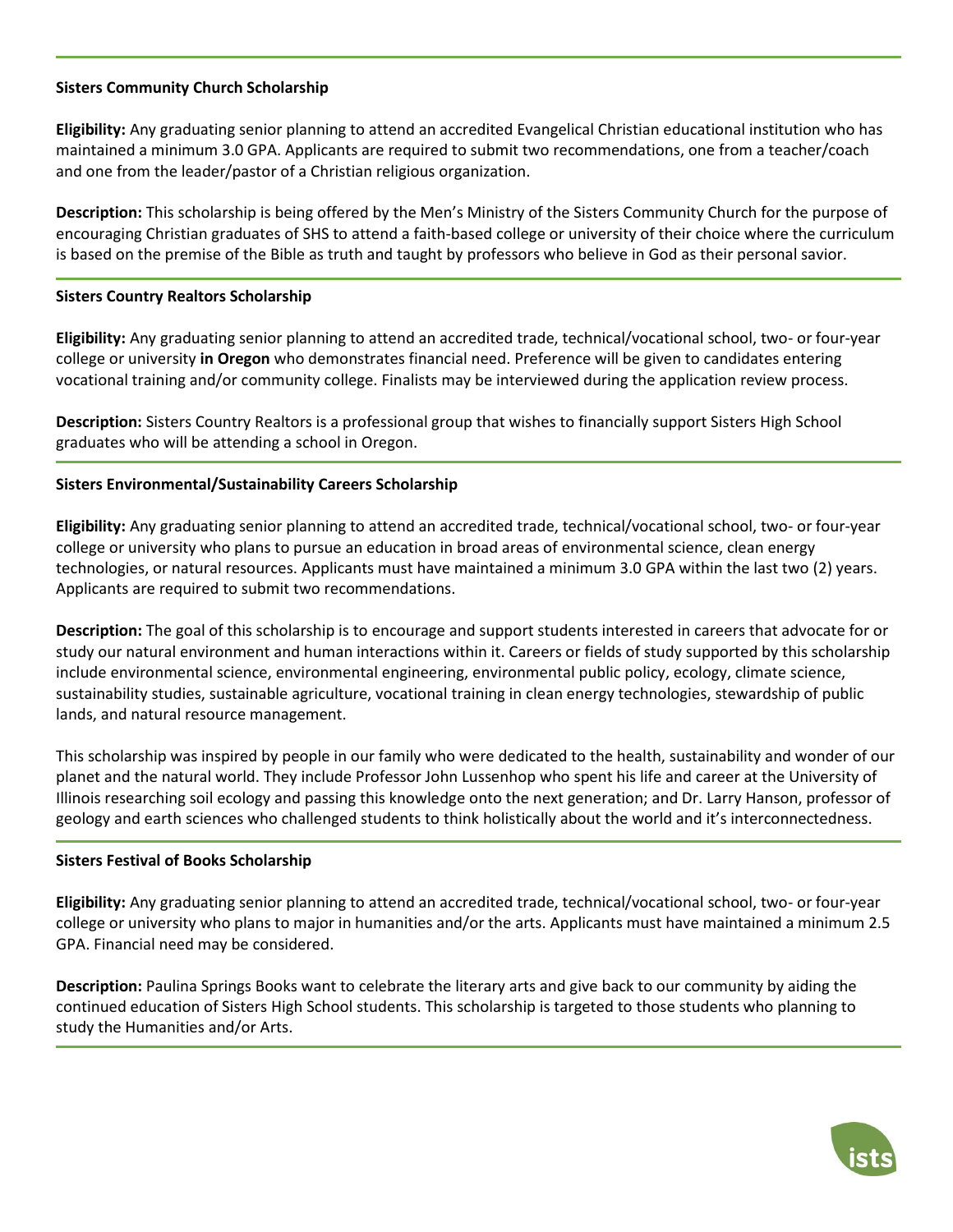# **Sisters Folk Festival / Americana Project Scholarships**

**Performing Arts Eligibility:** Any graduating senior planning to attend an accredited trade, technical/vocational school, two- or four-year college or university with preference given to those continuing their education in performing arts. Preference will also be given to those who participated in activities related to the Americana Project. Portfolio: Music recordings, compositions, finished instrument, etc. as available.

**Visual Arts Eligibility:** Any graduating senior planning to attend an accredited trade, technical/vocational school, two- or four-year college or university with preference given to those continuing their education in visual arts. Preference will also be given to those who participated in activities related to the Americana Project.

**Portfolio:** Submit your Americana Project, SHS art class or other artwork.

**Description:** The Sisters Folk Festival, Inc.'s Americana Project is providing scholarships to Sisters High School students who have participated in performing or visual arts while attending high school. Preference will be given to those applicants who have also participated in activities related to the Americana Project.

# **Sisters GRO | Endowment for Dreams | Scholarship**

**Eligibility:** Any graduating senior planning to attend an accredited trade, technical/vocational school, two- or four-year college or university who demonstrates financial need and maintains a GPA between 2.5 and 3.5. Applicants are required to submit one recommendation. Finalists may be interviewed during the application review process.

**Description:** Through fundraising efforts of Sisters GRO over the past several years and the generous donations of community members, Sisters GRO is proud to continue this endowed scholarship opportunity.

## **Sisters GRO Pegasus Scholarship**

**Eligibility:** All students are automatically eligible.

**Description:** The Pegasus Scholarship is an eclectic award to students who have either evolved from various adverse situations, who have demonstrated honorable character traits or who have exhibited resiliency. Pegasus, the winged horse of Greek mythology, symbolizes power, speed, flight, and imagination. Sisters GRO would like to recognize these students for their tenacity and gritty attitudes. This scholarship is a simple gift of to say we see your efforts, we know you, we believe in you. We hope this will help you take flight in your future learning experiences.

## **Sisters High School – Visual Arts Scholarship**

**Eligibility:** Any graduating senior planning to attend an accredited trade, technical/vocational school, two- or four-year college or university to pursue a degree in visual arts. This includes but is not limited to: graphic art, interior design, architecture, fashion design, art education, and traditional fine arts. Applicants must have taken at least two semesters of visual arts classes.

**Portfolio:** Submit up to 6 pieces (or photographs) of work in any medium to be reviewed by a selected group of staff and artists representing SHS.

**Description:** The Sisters High School Art Department would like to present one or two scholarships to seniors graduating from SHS.

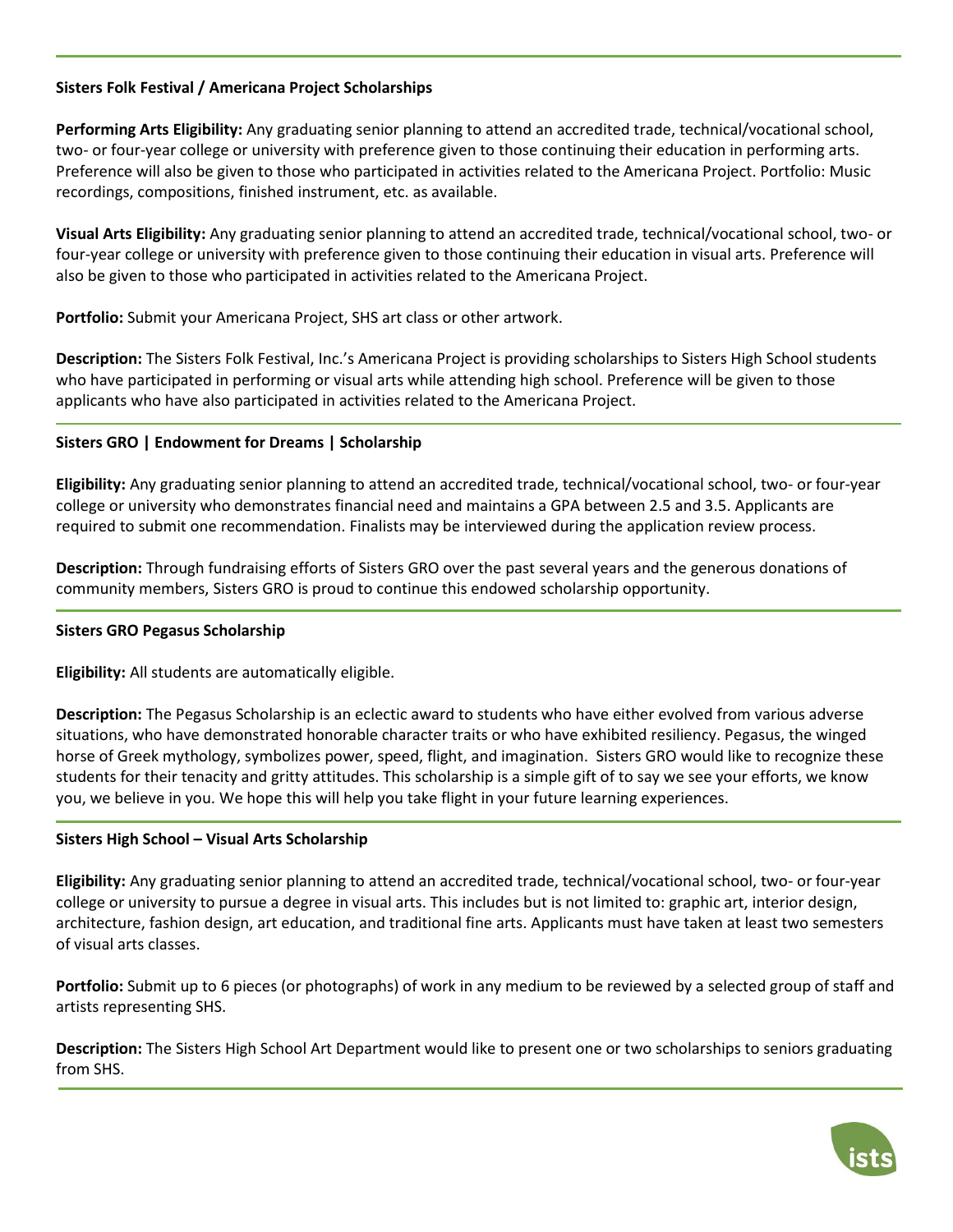## **Sisters Kiwanis Club Scholarship**

**Eligibility:** Any graduating senior planning to attend an accredited trade, technical/vocational school, two- or four-year college or university with a minimum 2.5 GPA who demonstrates financial need. Applicants are required to submit at least one recommendation from a community service leader (or someone who can speak to the applicant's community service activities).

**Description:** The Kiwanis Club of Sisters offers this scholarship to students who have exhibited involvement and interest in community service activities.

### **Sisters Meat and Smokehouse Scholarship**

**Eligibility:** Any graduating senior planning to attend an accredited trade, technical/vocational school, two- or four-year college or university who has been employed by Sisters Meat and Smokehouse or whose relative has been employed by the smokehouse. Applicants are required to submit two recommendations, one from an employer and one from a teacher, coach, or school faculty member.

**Description:** This scholarship has been established by the local business Sisters Meat and Smokehouse to provide educational funds and opportunities for students wanting to focus on agriculture and farming.

### **Sisters Rodeo Association Scholarship**

**Eligibility:** Any graduating senior planning to attend an accredited trade, technical/vocational school, two- or four-year college or university who has maintained a minimum 3.2 GPA and demonstrates financial need. Applicants are required to submit two recommendations, one from school (a teacher, coach, etc.) and one community- or work-related. The recommendations must reflect the student's community commitment, work ethic, and attitude/aptitude for potential success in his/her post-high school educational choices.

**Description:** The Sisters Rodeo Association provides scholarships to those who have exhibited a commitment to the Sisters community through their volunteer involvement, have shown a good work ethic in their school and community, and have demonstrated an attitude and aptitude to be successful in post-high school educational choices.

#### **Sisters Rotary Club Scholarships**

**Academic Scholarship Eligibility:** Any graduating senior planning to attend an accredited two- or four-year college or university who has maintained a minimum 3.0 GPA. Applicants must have a proven track record of community service projects performed over the last two years which provided a positive impact. Applicants are required to submit two recommendations: one from a school faculty member and one from a community leader or co-worker/supervisor.

**Vocational Scholarship Eligibility:** Any graduating senior planning to attend an accredited trade, technical/vocational school, two- or four-year college or university to focus on vocational training who has maintained a minimum 2.5 GPA. Applicants must have a proven track record of community service projects performed over the last two years which provided a positive impact. Applicants are required to submit two recommendations: one from a school faculty member and one from a community leader or co-worker/supervisor.

**Description: These scholarships are for SHS seniors who have a solid record of community service, including volunteerism and good citizenship.** The students selected will have demonstrated in daily life the Rotary Four-Way Test, which is: Of everything we think, say, or do: 1. Is it the TRUTH? 2. Is it FAIR to all concerned? 3. Will it build GOODWILL and BETTER FRIENDSHIPS? 4. Will it be BENEFICIAL to all concerned?

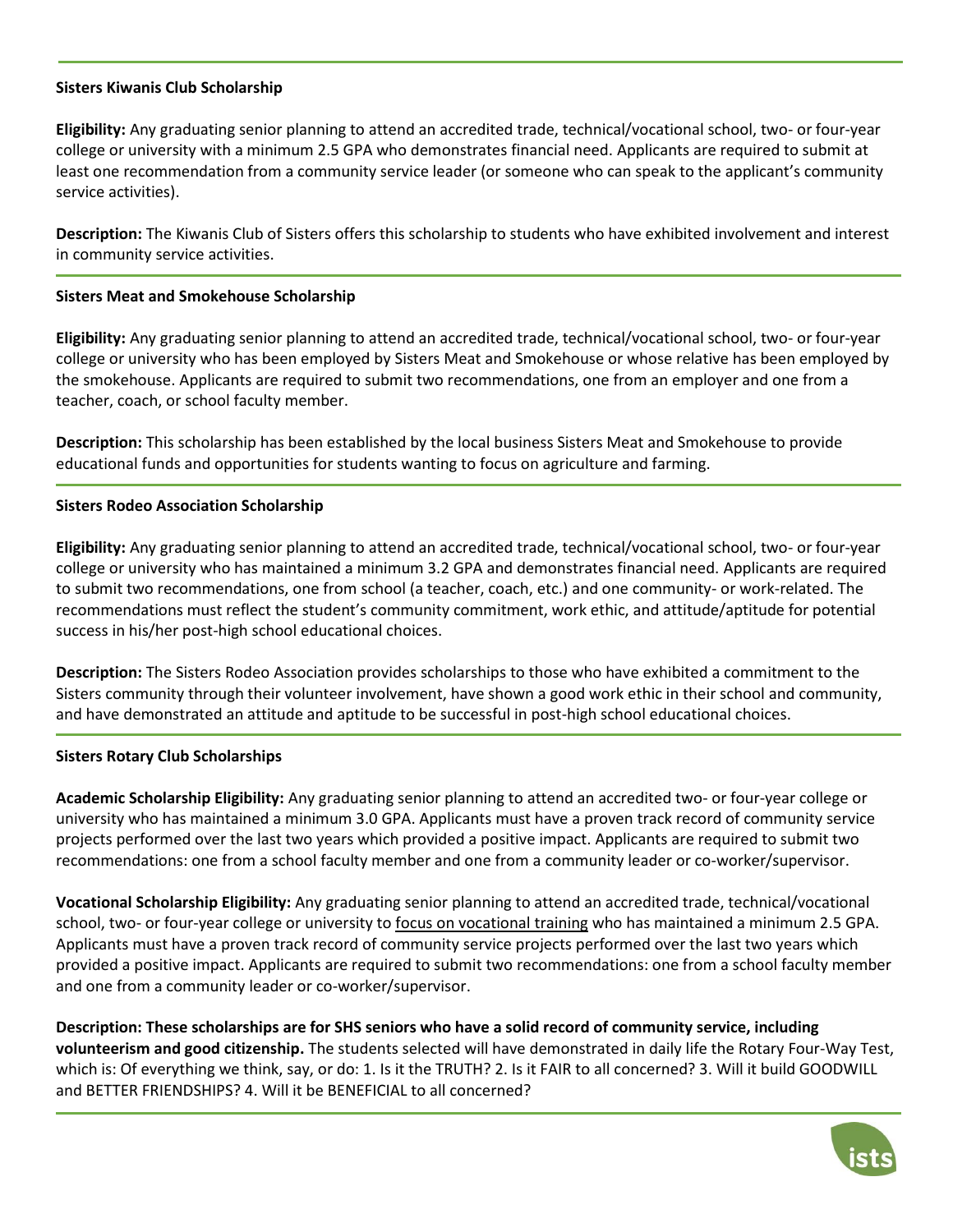## **Sisters Schools Foundation Scholarship**

**Eligibility:** Any graduating senior planning to attend an accredited trade, technical/vocational school, two- or four-year college or university. This scholarship will be awarded to a senior who has been engaged in community service projects. Applicants are required to submit one recommendation from a supervisor involved with one of the applicant's community service projects.

**Description:** The Sisters Schools Foundation provides funding to enhance, enrich, and supplement academic excellence throughout the Sisters School District.

### **Sisters Vacation Rentals Scholarship**

**Eligibility:** Any graduating senior planning to pursue a bachelor's degree at a four-year college or university who has demonstrated community involvement and is pursuing a major with a business-emphasis. Applicants are required to submit one recommendation.

**Description:** As the owner of a local business, this donor wants to give back by helping students who want to further their education. A successful applicant will have been involved in the local community.

## **SOQS Arts and Design Enrichment Scholarship**

**Eligibility:** Any graduating senior planning to attend an accredited trade, technical/vocational school, two- or four-year college or university. While it is not a requirement, it is expected that the recipient of this scholarship will take enrichment classes in Art and/or Design. Applicants are required to submit two recommendations from non-family members who know of the applicant's art and/or design interests and aspirations. Finalists may be interviewed during the application review process.

**Portfolio:** Submit Art and/or Design projects.

**Description:** The Sisters Outdoor Quilt Show (SOQS) is providing a scholarship to recognize and honor Sisters High School graduating seniors who desire to pursue college enrichment classes in the area of art and/or design. These classes may lead to a degree in art, design, or business, but this is not required.

#### **SRB Building Education Fund**

**Eligibility:** Any graduating senior planning to attend an accredited trade, technical/vocational school, two- or four-year college or university who has maintained a minimum 2.5 GPA and wants to study Building Trades or Building Sciences. Applicants are required to submit two recommendations from non-family members, (e.g., teacher, coach, employer, or community member). Preference will be given to students engaged in Heart of Oregon Corps.

**Description:** The construction industry is losing its workforce to retirement every day. An electrician, plumber, architect, cabinetmaker, or tile layer are just a few examples of the variety of well-paying jobs available. The purpose of this scholarship is to provide funds for a student seeking a career in the building trades, building industry, or building sciences.

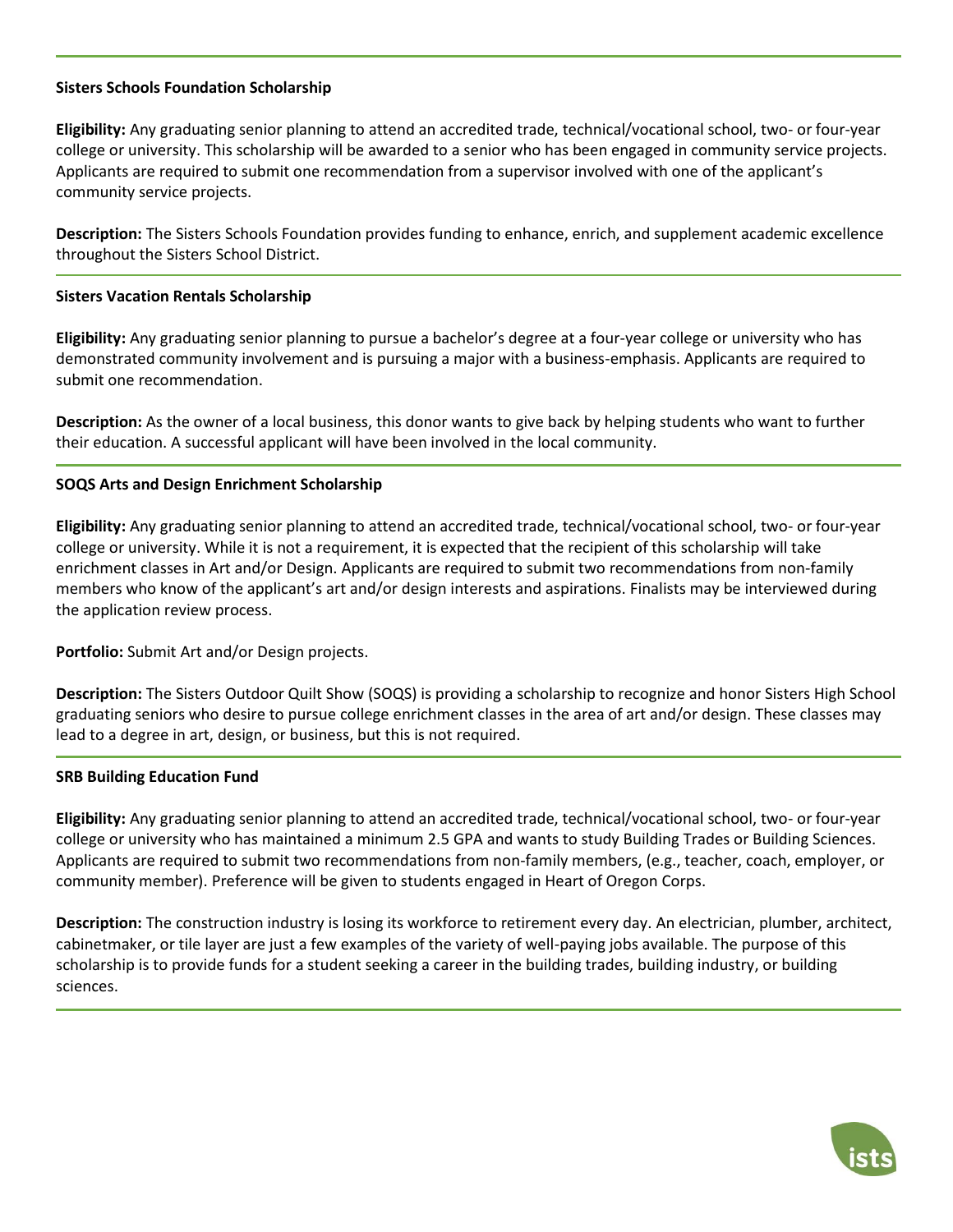## **Stewart & Verle Weitzman Scholarship**

**Eligibility:** Any graduating senior planning to attend an accredited two- or four-year college or university who has maintained a GPA of 3.75 or higher. Applicants must have completed six semesters of the following prior to graduating high school: AP classes, college-level classes (Math 111/112, Writing 121, etc.), Chemistry, or Physics. If planning to attend a community college or other two-year school, the applicant must plan to transfer for completion of a bachelor's degree. Applicants are required to submit two recommendations, from a teacher and a community member.

NOTE: Recipients of a Ford or "full-ride" scholarship will not be eligible to receive this scholarship. "Full-ride" means scholarships amounting to 100% of tuition at the selected institution. Examples include, but are not limited to, the Ford Scholarship or an institution that forgives 100% of tuition.

**Description:** The scholarship is awarded to two students, \$12,500 each, in scholarships disbursed over four years of college as follows: \$2,000 year one, \$2,500 year two, \$3,000 year three, and \$5,000 year four. Scholarships will be awarded to SHS graduating seniors demonstrating motivation, commitment, and involvement in themselves and their community.

# **Taylor Family Scholarship**

**Eligibility:** Any graduating senior planning to attend an accredited trade, technical/vocational school, or two-year college who has maintained a minimum 2.5 GPA and demonstrates financial need. Applicants are required to submit one recommendation from an employer or a non-relative familiar with the applicant's work history.

**Description:** The Taylor Family would like to create a scholarship to assist under-served students with a particular interest in vocational and/or technical continuing education.

## **Three Sisters Lions Club Scholarship**

**Eligibility:** Any graduating senior planning to pursue a different career path than that of a four-year university. Scholarships will be awarded to those students seeking a technical career or certification pathway after high school. Criteria is a 2.0 GPA, application to and/or acceptance into a technical/trade school or community college, and demonstration of community interaction through volunteer opportunities.

**Description:** The goal of Three Sisters Lions Club is to offer financial support for students hoping to receive training or education in areas that serve others or in the trades.

## **Todd Sampson Memorial Aviation Scholarship**

**Eligibility:** Any graduating senior planning to attend an accredited trade, technical/vocational school, two- or four-year college or university offering an aviation program to become a professional pilot. This scholarship is offered to SHS seniors enrolled in the SHS Flight Science Class, seeking a student pilot certificate with intentions of becoming a professional pilot. Applicants must demonstrate financial need and may be interviewed.

**Description:** This scholarship was started in 2011 to honor Todd Sampson with the hope of keeping his dream alive while helping other aviation-career-oriented individuals pursue their passion – aviators becoming professional pilots.